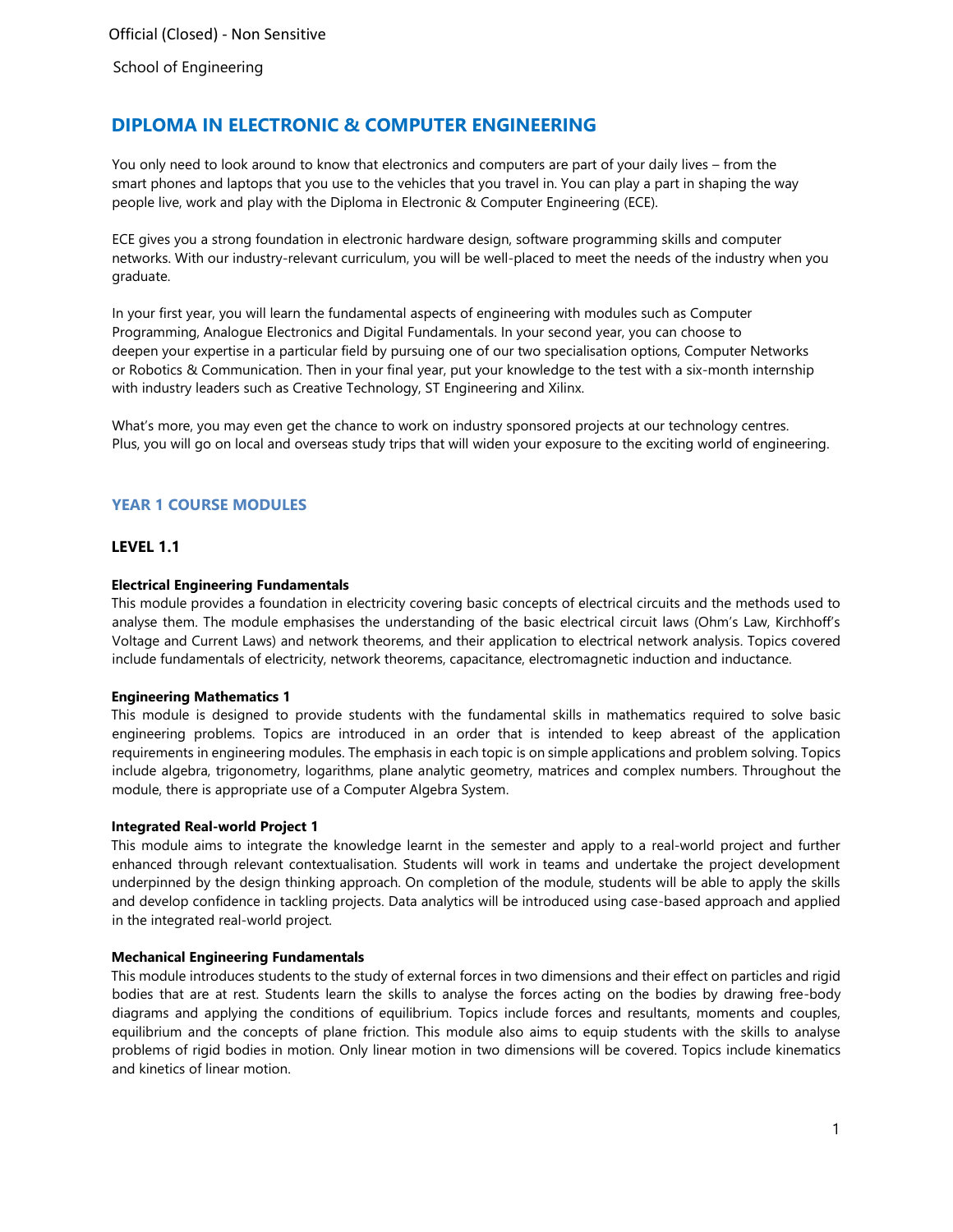### **Programming**

This practice-oriented module equips students with basic knowledge and skills in computer programming using a suitable high-level language. The main topics include basic computer programming concepts and fundamental programming constructs such as sequences, selection and repetition.

# **LEVEL 1.2**

# **AC Circuits**

The aim of the module is to provide first year students with a basic knowledge of the fundamental principles in electric circuit analysis. The module first explores DC network theorems such as Kirchhoff's Laws, Thevenin's Theorem and Principle of Superposition. Application of the theorems are then extended to AC circuits which involve impedances such as capacitance and inductance. The module also includes analysis of simple AC series, parallel and series-parallel combination circuits, concept of AC power and understanding of power factor and its effect on electrical energy usage.

### **Analogue Electronics**

The aim of this module is to lay the foundations in analogue electronics. At the end of this module, students will acquire content knowledge and understanding on the basic concepts of analogue electronics and some applications. Key topics covered in this module include operating characteristics, working principles and applications of discrete electronic devices such as various types of diodes, MOSFETs and BJTs. Practical circuits will be used to enhance and strengthen the learners' knowledge so that they will acquire the relevant competencies to move on to more specialised modules.

### **Digital Fundamentals**

This module introduces the basic concepts of digital systems. It covers the basics of combinational and sequential logic circuits. Flip-flops and their application in counters and registers will also be discussed. This basic knowledge is essential for students to be able to understand, analyse, and design basic digital circuit system.

#### **Engineering Mathematics 2**

This module is designed to provide students with the fundamental skills in mathematics required to solve basic engineering problems. Topics are introduced in an order that is intended to keep abreast of the application requirements in engineering modules. The emphasis in each topic is on simple applications and problem solving. Throughout the module, there is appropriate use of a Computer Algebra System. Topics include trigonometry, differentiation and simple integration with applications.

#### **Integrated Real-world Project 2**

This module aims to integrate the knowledge learnt in the semester and apply to a real-world project and understand the relevance and application of the modules learnt. Students will work in teams and undertake the project development underpinned by the design thinking approach. On completion of the module, students will be able to apply the skills and develop confidence in tackling projects at the higher levels.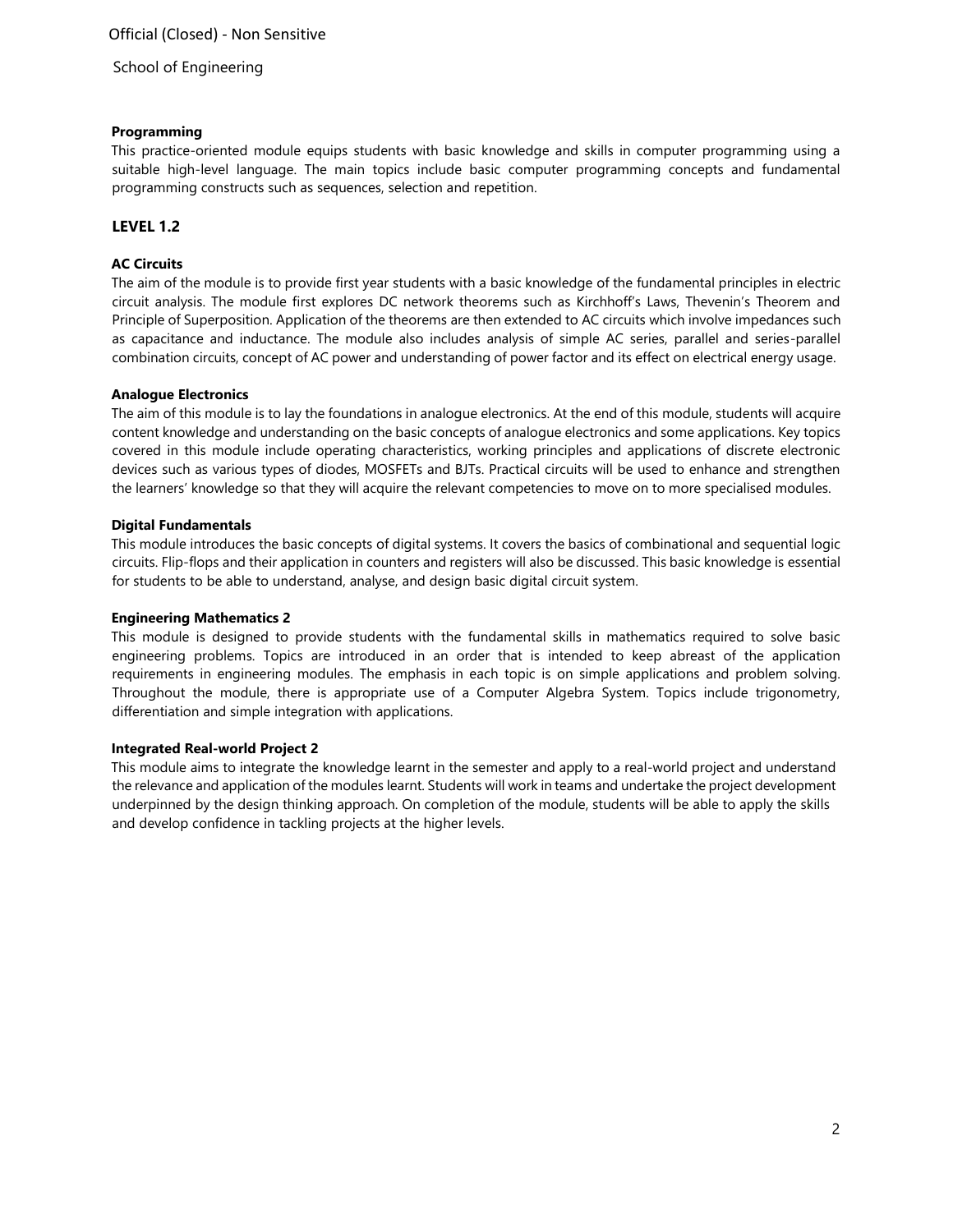# **YEAR 1 COURSE CURRICULUM**

| <b>Module Name</b>                         | <b>Credit Units</b> |
|--------------------------------------------|---------------------|
| Level 1.1 (20 hours per week)              |                     |
| <b>Electrical Engineering Fundamentals</b> | 3                   |
| <b>Engineering Mathematics 1</b>           | 4                   |
| English Language Express*                  | NА                  |
| Innovation Made Possible^                  | 3                   |
| Integrated Real-world Project 1            | 4                   |
| Mechanical Engineering Fundamentals        | 3                   |
| Programming                                | 3                   |
| Level 1.2 (21 hours per week)              |                     |
| <b>AC Circuits</b>                         | 3                   |
| Analogue Electronics                       | 3                   |
| Communication Essentials <sup>^</sup>      | 3                   |
| Digital Fundamentals                       | 3                   |
| <b>Engineering Mathematics 2</b>           | 4                   |
| Health & Wellness^                         |                     |
| Integrated Real-world Project 2            |                     |

#### **Notes:**

^ For more details on Interdisciplinary Studies (IS) electives, please log on to [www.np.edu.sg/is](http://www.np.edu.sg/is/)

\* This module is only offered to students who are weaker in the English Language.

#### **IS Modules**

The School of Interdisciplinary Studies (IS) delivers a broad-based curriculum, which nurtures a new generation of professionals with multidisciplinary skills and an innovative and entrepreneurial spirit to meet the challenges of a knowledge economy. IS offers both prescribed modules and electives to challenge boundaries. Prescribed modules develop students' competencies in core areas such as Communication, Innovation and Enterprise, Culture and Communication, and Personal Mastery and Development, while elective modules provide insights into Arts and Humanities, Business, Design, and Science andTechnology.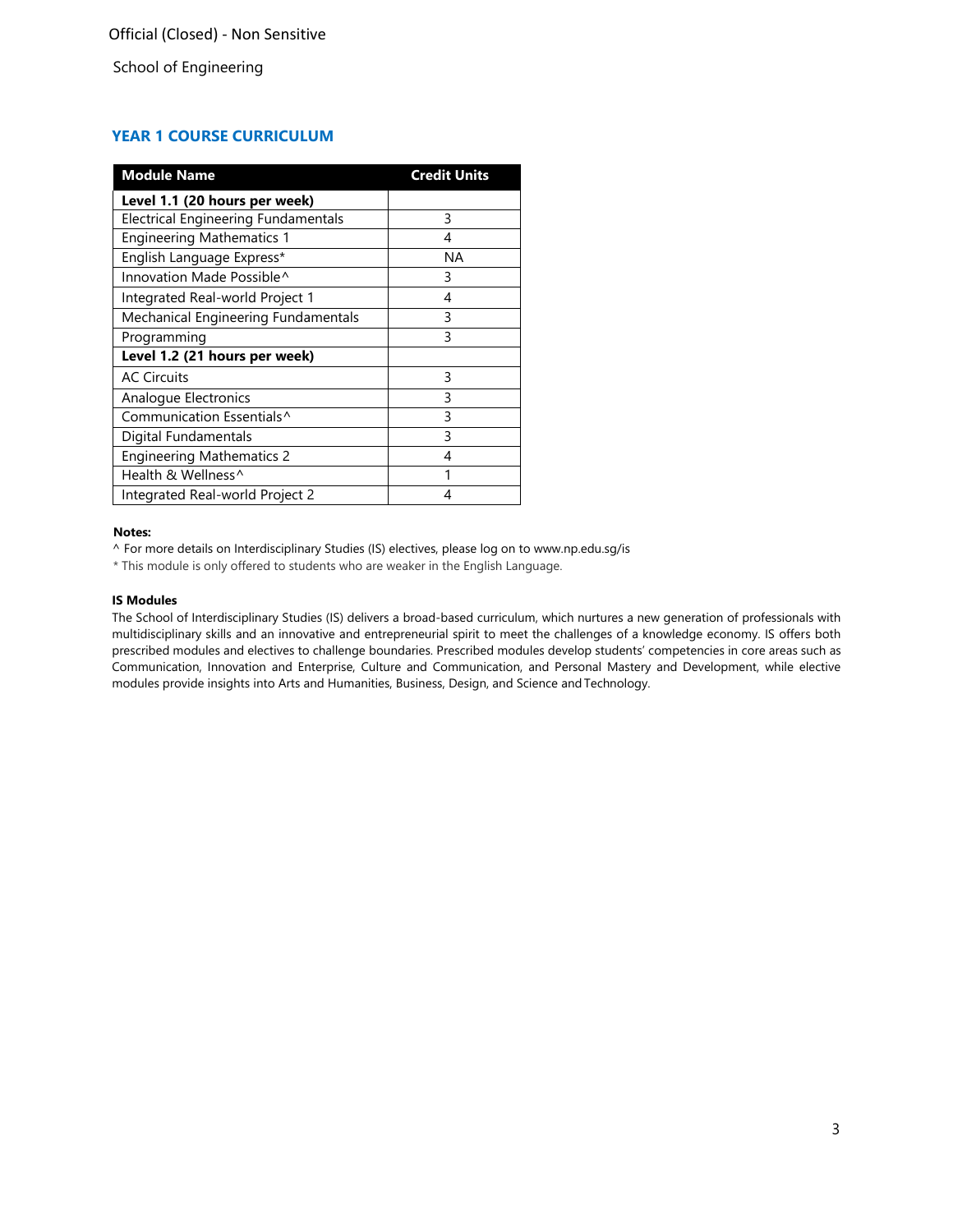School of Engineering

# **YEAR 2 COURSE MODULES**

### **LEVEL 2.1**

# **COMMON MODULES**

#### **Applied Digital Electronics**

This module reinforces the concepts learned in Digital Fundamentals through hands on with real digital circuitries. Key digital building blocks like frequency dividers, multiplexer, de-multiplexer and decoder will be introduced. Basic Integrated Circuit Technologies will also be covered. Students will learn to build and troubleshoot basic digital circuit system.

### **Integrated Real-world Project 3**

This module aims to integrate the knowledge learnt in the semester, deepen the skills in the previous semester and apply to a real-world project. Students will work alone to acquire relevant new skills in CAD design and electronics prototyping and also in teams to undertake the project development underpinned by the design thinking approach. On completion of the module, students will be able to apply the skills and develop confidence in tackling projects at the higher levels.

#### **Network Fundamentals**

This module covers the introduction to the architecture, structure, functions, components, and models of the Internet and other computer networks. The principles and structure of IP addressing and the fundamentals of Ethernet concepts, media, and operations are introduced to provide a foundation knowledge and skills for network infrastructure. Upon completion of the module, students will be able to build simple LANs, perform basic configurations for routers and switches, and implement IP addressing schemes.

#### **Quality Systems & Analytics**

This module prepares students to apply quality system management techniques and principles in their future workplace. Topics include Quality Systems and Audits, quality tools and techniques including the application of statistical software for process control, Gage Repeatability and Reproducibility, Hypothesis Testing, Design of Experiments, Statistical Process Control, and Mistake Proofing to optimise and improve products and processes. Process Capability Analysis, Lean Manufacturing for waste elimination and Six Sigma initiatives for defect reduction will also bediscussed.

# **COMPUTER NETWORKS SPECIALISATION OPTION**

#### **Servers & Cloud Fundamentals**

This module covers the basics of Linux operating system, server and an overview of cloud computing. Concepts for Linux include the use of Linux commands to access and manage directories, files, setting of file security and access rights and basic servers' implementation, such as DNS and DHCP in a network. For cloud computing, concepts include virtualisation as a foundation for cloud computing and issues related to implementation of cloud services. It also covers simple architecture, design, implementation, management and security of cloud services.

# **ROBOTICS & COMMUNICATION SPECIALISATION OPTION**

# **Applied Analogue Electronics**

This module covers the fundamentals of analogue electronic circuit design and applications. The operating principles and design of commonly used analogue devices and operational amplifier circuits are taught in this module. The main topics include various types of amplifiers, comparators and filters. Applications in various practical circuits are also illustrated in this module.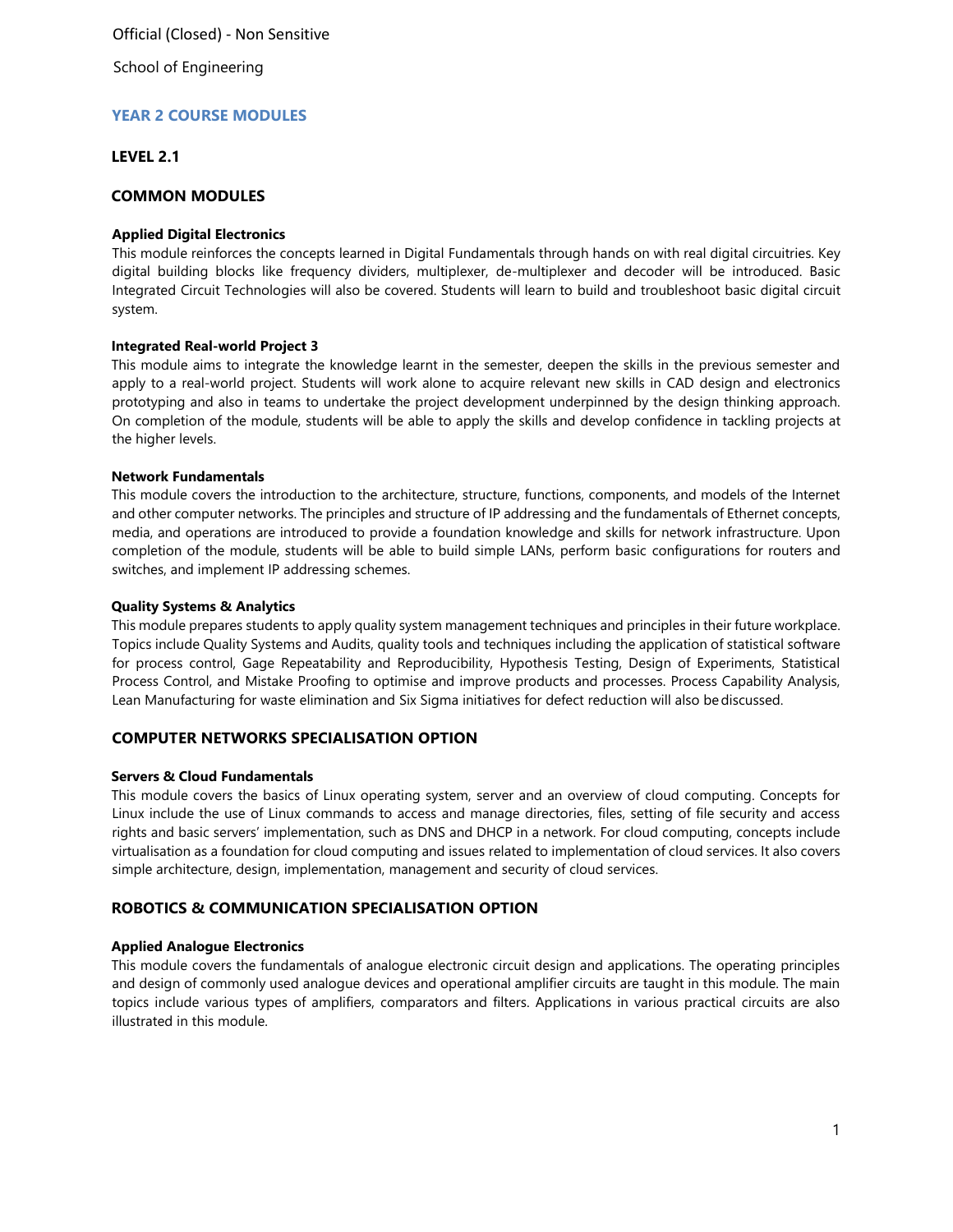School of Engineering

# **LEVEL 2.2**

# **COMMON MODULES**

#### **Integrated Real-world Project 4**

This module aims to integrate the knowledge learnt in the semester, deepen the skills in the previous semester and apply to a real-world project. Students will work alone to acquire relevant new skills in Printed Circuit Board (PCB) design, assembly, testing, trouble-shooting and reworking and also in teams to undertake the project development underpinned by the design thinking approach. On completion of the module, students will be able to apply the skills and develop confidence in tackling projects at the higher levels.

#### **Microcontroller & Interfacing**

This module aims to equip students with a basic foundation in microcontroller and Embedded System. Students will acquire the necessary skills and knowledge through meaningful practical exercises and lectures/tutorials. The knowledge and skills that the students acquire in this module will enable them to implement a microcontroller based system.

#### **Object-oriented Programming**

This module introduces object-oriented programming to students who already have a foundation in procedural programming. It covers the fundamental concepts of object-oriented programming with introduction to basic web and database applications.

# **COMPUTER NETWORKS SPECIALISATION OPTION**

### **Routing & Switching**

This module describes the architecture, components, and operations of routers and switches in a small network. Students learn how to configure a router and a switch for basic functionality. By the end of this module, students will be able to configure and troubleshoot routers and switches and resolve common issues with virtual LANs and interVLAN routing in both IPv4 and IPv6 networks.

# **ROBOTICS & COMMUNICATION SPECIALISATION OPTION**

#### **Communication Systems**

This module covers the fundamentals of analogue communication principles. Key topics covered in this module include components of a basic communication system, and factors that affect communication performance. The techniques of modulation and demodulation will be explained to allow students to understand and relate important concepts, including signal representation, performance measurements and system applications.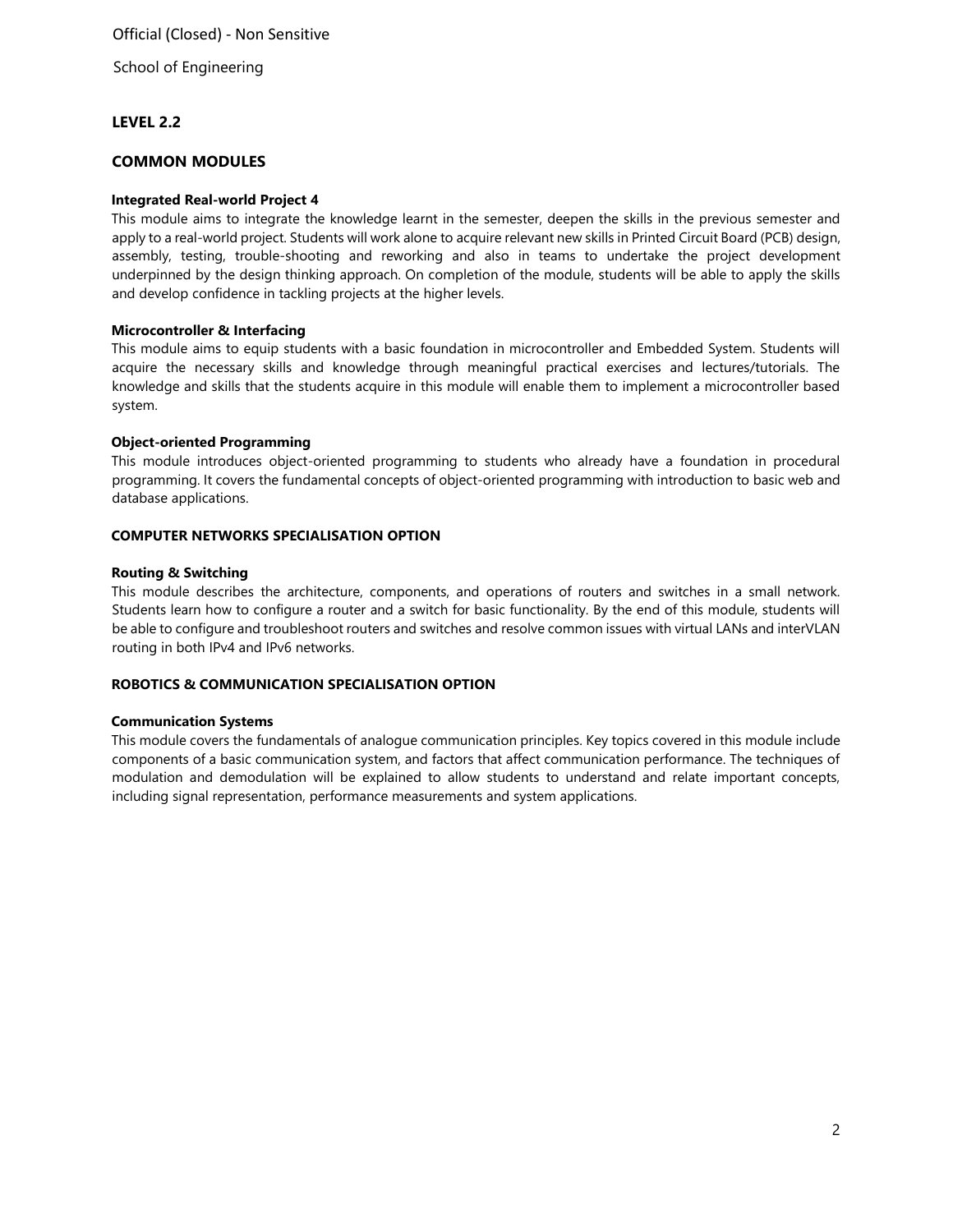# **YEAR 2 COURSE CURRICULUM**

| <b>Module Name</b>                                        | <b>Credit Units</b> |
|-----------------------------------------------------------|---------------------|
| Level 2.1 (18 hours per week)                             |                     |
| <b>Computer Networks Specialisation Option</b>            |                     |
| <b>Applied Digital Electronics</b>                        | 3                   |
| Integrated Real-world Project 3                           | 4                   |
| Network Fundamentals                                      | 4                   |
| Quality Systems & Analytics                               | 3                   |
| Servers & Cloud Fundamentals                              | 4                   |
| <b>Robotics &amp; Communication Specialisation Option</b> |                     |
| <b>Applied Digital Electronics</b>                        | 3                   |
| Integrated Real-world Project 3                           | 4                   |
| Network Fundamentals                                      | 4                   |
| Quality Systems & Analytics                               | 3                   |
| <b>Applied Analogue Electronics</b>                       | 4                   |
| Level 2.2 (20 hours per week)                             |                     |
| <b>Computer Networks Specialisation Option</b>            |                     |
| Integrated Real-world Project 4                           | 4                   |
| Microcontroller & Interfacing                             | 5                   |
| <b>Object Oriented Programming</b>                        | 5                   |
| Routing & Switching                                       | 4                   |
| World Issues: A Singapore Perspective^                    | $\overline{c}$      |
| <b>Robotics &amp; Communication Specialisation Option</b> |                     |
| <b>Communication Systems</b>                              | 4                   |
| Integrated Real-world Project 4                           | 4                   |
| Microcontroller & Interfacing                             | 5                   |
| <b>Object Oriented Programming</b>                        | 5                   |
| World Issues: A Singapore Perspective^                    | $\overline{c}$      |

#### **Notes:**

^ For more details on Interdisciplinary Studies (IS) electives, please log on to [www.np.edu.sg/is](http://www.np.edu.sg/is/)

#### **IS Modules**

The School of Interdisciplinary Studies (IS) delivers a broad-based curriculum, which nurtures a new generation of professionals with multidisciplinary skills and an innovative and entrepreneurial spirit to meet the challenges of a knowledge economy. IS offers both prescribed modules and electives to challenge boundaries. Prescribed modules develop students' competencies in core areas such as Communication, Innovation and Enterprise, Culture and Communication, and Personal Mastery and Development, while elective modules provide insights into Arts and Humanities, Business, Design, and Science and Technology.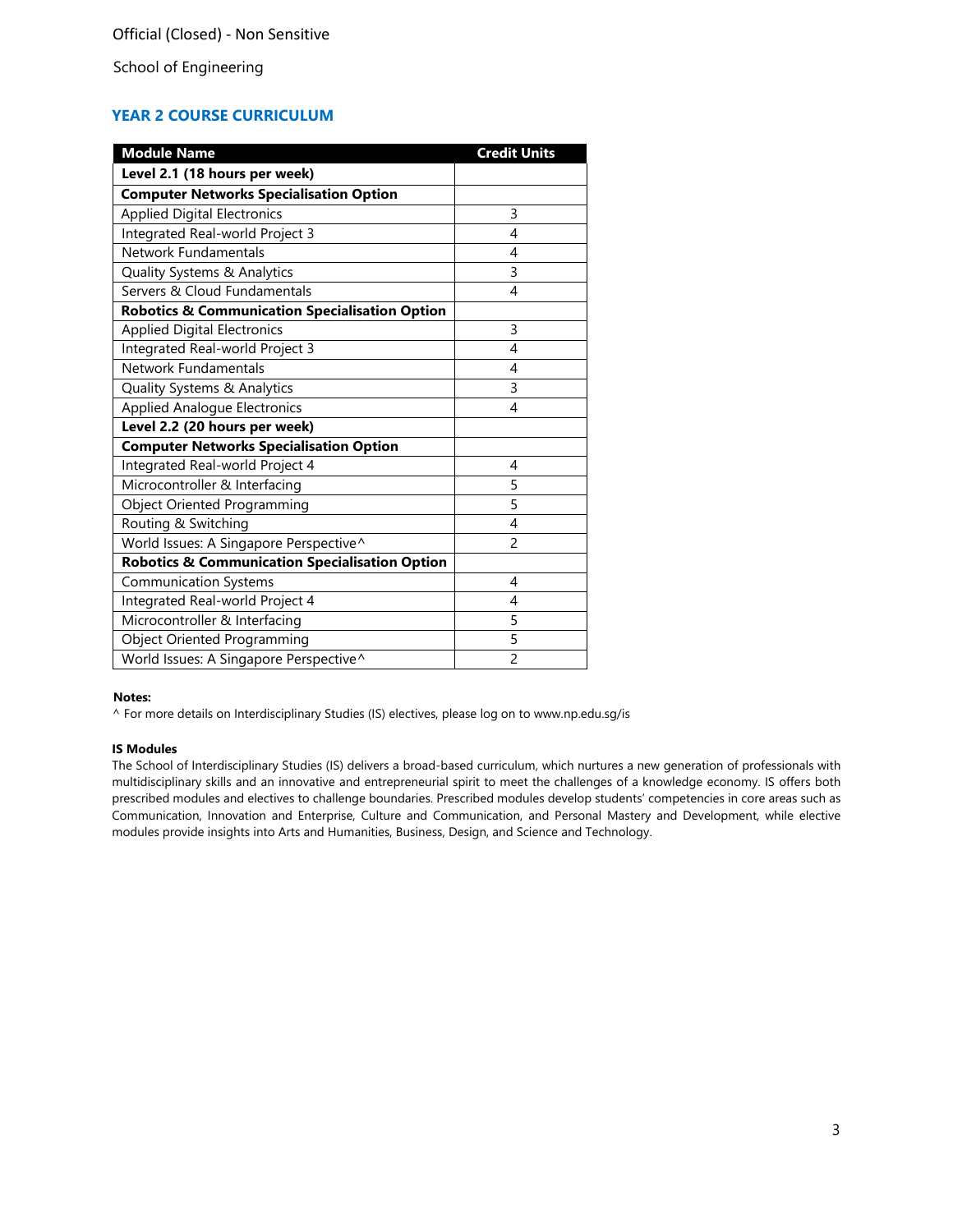School of Engineering

# **YEAR 3 COURSE MODULES**

### **LEVEL 3.1**

# **COMMON MODULES**

#### **Integrated Real-world Project 5**

The aim of this module is for students to apply the knowledge learnt, their initiative and creative ability and practical skills to real-world engineering projects. These projects may take the form of an investigation or the development of engineering hardware, software or both. Students will work in teams to undertake the project development underpinned by the design thinking approach. On completion of the module, students will be able to communicate their results, concepts and ideas of the engineering projects they have undertaken and develop confidence in tackling projects at higher levels.

### **Internet of Things**

This module aims to equip students with a basic knowledge about Internet of Things (IoT). Students will learn the system architecture of a typical IoT system with a good understanding on functionalities of its building blocks. They will acquire the necessary skills and knowledge through practical exercises and lectures/tutorials. Upon completion of the module, students are equipped with knowledge and skills to design and implement a simple IoT system prototype with off-theshelf equipment/platforms/services.

#### **Mobile Application Programming**

This module aims to provide students with hands-on training on basic mobile applications development using an opensource platform. Students will learn basic mobile app architecture and design concepts. They will also have a good understanding of the different building blocks in a mobile app.

# **COMPUTER NETWORKS SPECIALISATION OPTION**

#### **Scaling & Connecting Networks**

This module describes the architecture, components, and operations of routers and switches in larger and more complex networks and on the WAN technologies and network services required by converged applications in a complex network. Students learn how to configure routers and switches for advanced functionality. By the end of this module, students will be able to configure and troubleshoot routers and switches and resolve common issues with OSPF, EIGRP, and STP in both IPv4 and IPv6 networks. Students will also develop the knowledge and skills needed to implement a WLAN in a small-to-medium network, configure PPPoE, GRE, single-homed eBGP, extended IPv4 and IPv6 ACLs., SNMP and Cisco SPAN, QoS and the trends in networking including Cloud, virtualisation, and SDN.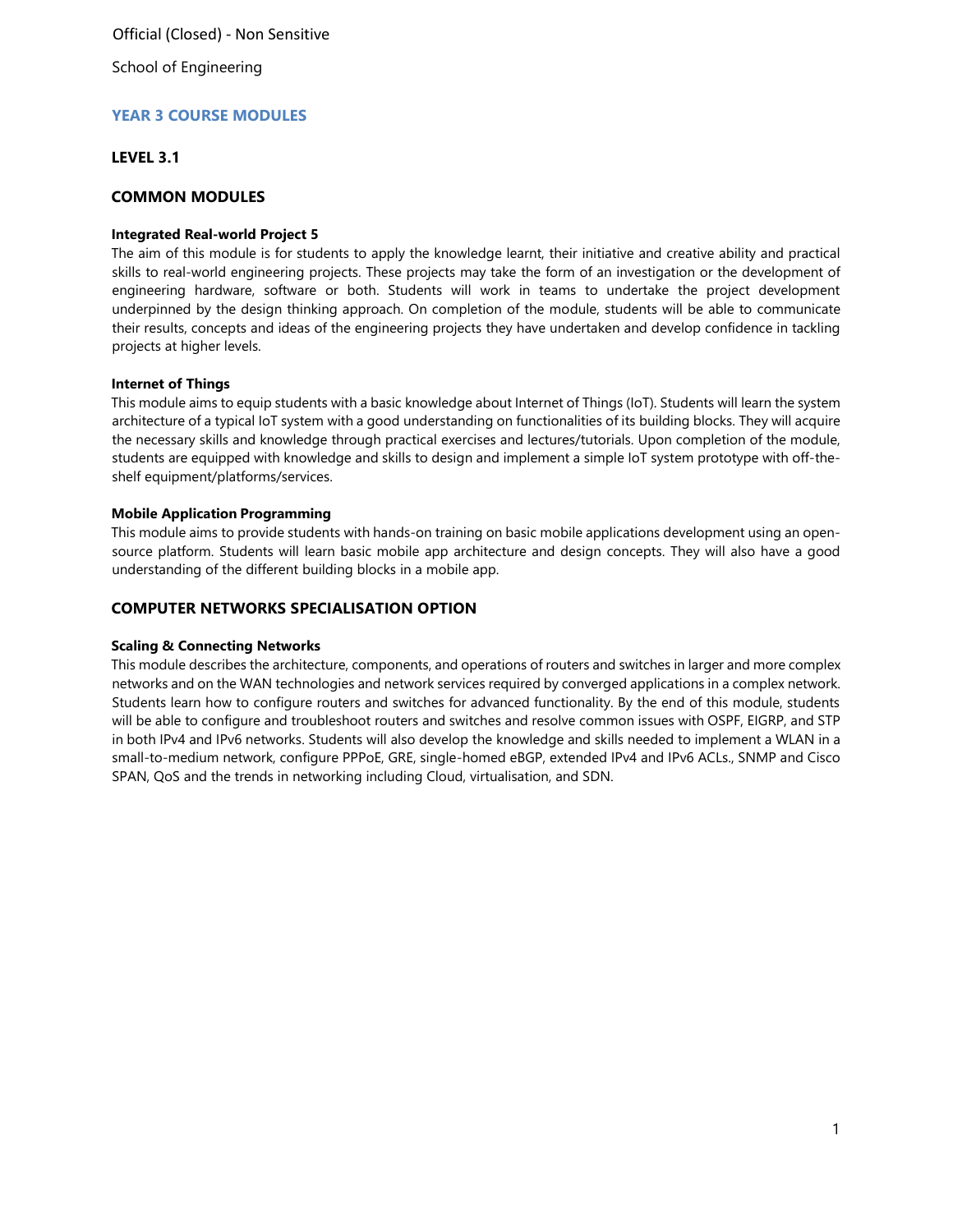# **ROBOTICS & COMMUNICATION SPECIALISATION OPTION**

#### **Embedded Robotics**

This module provides an introduction to the fundamental analysis of various mechanisms and electrical circuits within the context of robotics discipline. It also covers different types of sensors used in robotics applications. The operating principles of sensors (infrared light, ultrasonic sound and embedded vision) as well as the basic signal conditioning such as signal amplification and noise filtering.

# **Level 3.2**

### **6-Month Internship (Local/Overseas)**

6-Month Internship is a module whereby students will be attached to sponsoring companies for a period of approximately 22 weeks. During their internships, they will undertake projects assigned by the companies or be involved in operations or maintenance-related work. Student internships may be undertaken locally or overseas.

#### **6-Month Final Year Project**

In this module, students work full-time on their final year projects for 20 weeks. Students will work on project titles ranging from system design and integration, research and development, computer applications and others. Students will also be given training in relevant technologies and skills at the beginning of the programme to build their knowledge. They learn and apply project management to enable them to complete their projects in time. They work closely with their supervisors on research, design, implementation, problem solving, testing, and analysis of results and modify the prototype to meet design requirements; and develop a good standard of technical skills in construction of systems or circuit boards and operating measuring instruments, equipment and tools. Project work cultivates a sense of positive work attitude, team spirit and co-operation among the students. They will also write the project reports; prepare for project presentations and project inspections.

# **YEAR 3 COURSE CURRICULUM**

| <b>Module Name</b>                                        | <b>Credit Units</b> |
|-----------------------------------------------------------|---------------------|
| Level 3.1 (20 hours per week)                             |                     |
| <b>Computer Networks Specialisation Option</b>            |                     |
| Integrated Real-world Project                             | 4                   |
| Internet of Things                                        | 4                   |
| <b>Mobile Application Programming</b>                     | 4                   |
| Project ID: Connecting the Dots^                          | 4                   |
| Scaling & Connecting Networks                             | 4                   |
| <b>Robotics &amp; Communication Specialisation Option</b> |                     |
| <b>Embedded Robotics</b>                                  | 4                   |
| Integrated Real-world Project                             | 4                   |
| Internet of Things                                        | 4                   |
| Mobile Application Programming                            | 4                   |
| Project ID: Connecting the Dots^                          | 4                   |
| Level 3.2 (20 hours per week)                             |                     |
| 6-Month Internship (Local/Overseas) OR                    |                     |
| 6-Month Final Year Project                                | 20                  |

#### **Notes:**

^ For more details on Interdisciplinary Studies (IS) electives, please log on to [www.np.edu.sg/is](http://www.np.edu.sg/is/)

#### **IS Modules**

The School of Interdisciplinary Studies (IS) delivers a broad-based curriculum, which nurtures a new generation of professionals with multidisciplinary skills and an innovative and entrepreneurial spirit to meet the challenges of a knowledge economy. IS offers both